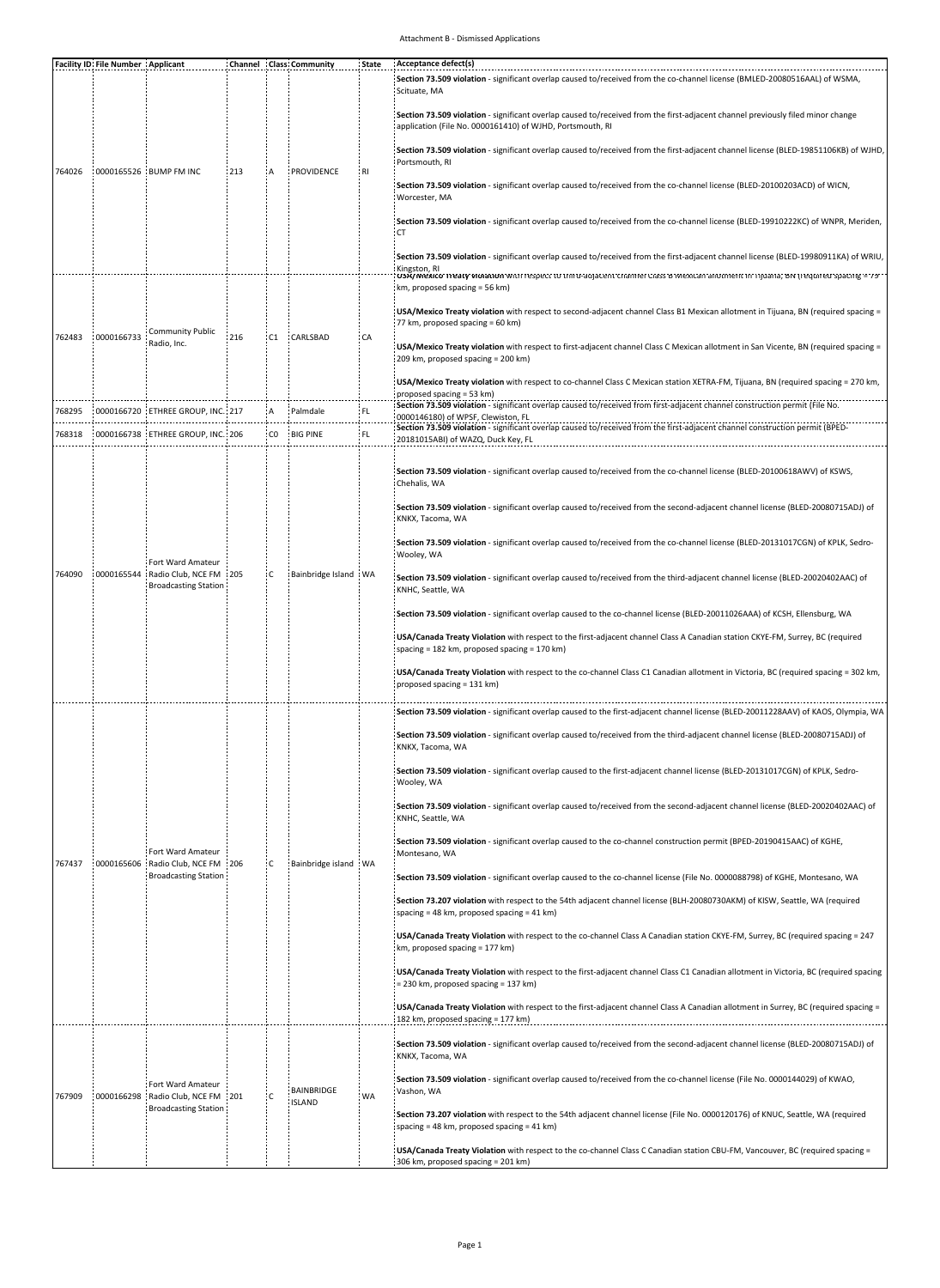## Attachment B - Dismissed Applications

|        | <b>Facility ID: File Number : Applicant</b> |                                                                                |  |     | Channel : Class: Community         | State | Acceptance defect(s)<br>Section 73.509 violation - significant overlap caused to/received from the first-adjacent channel license (BLED-20080715ADJ) of<br>KNKX, Tacoma, WA       |
|--------|---------------------------------------------|--------------------------------------------------------------------------------|--|-----|------------------------------------|-------|-----------------------------------------------------------------------------------------------------------------------------------------------------------------------------------|
| 768178 | 0000166616                                  | Fort Ward Amateur<br>: Radio Club, NCE FM : 202<br><b>Broadcasting Station</b> |  | ŧс  | Bainbridge Island : WA             |       | Section 73.509 violation - significant overlap caused to/received from the first-adjacent channel license (File No. 0000144029) of<br>KWAO, Vashon, WA                            |
|        |                                             |                                                                                |  |     |                                    |       | Section 73.207 violation with respect to the 53rd adjacent channel license (File No. 0000120176) of KNUC, Seattle, WA (required<br>spacing = 48 km, proposed spacing = 41 km)     |
|        |                                             |                                                                                |  |     |                                    |       | USA/Canada Treaty Violation with respect to the first-adjacent channel Class C Canadian station CBU-FM, Vancouver, BC (required<br>spacing = 241 km, proposed spacing = 201 km)   |
|        |                                             |                                                                                |  |     |                                    |       | USA/Canada Treaty Violation with respect to the first-adjacent channel Class A Canadian station CIVL-FM, Abbotsford, BC (required<br>spacing = 182 km, proposed spacing = 167 km) |
|        |                                             |                                                                                |  |     |                                    |       | USA/Canada Treaty Violation with respect to the first-adjacent channel Class B1 Canadian allotment in Abbotsford, BC (required<br>spacing = 195 km, proposed spacing = 166 km)    |
|        |                                             |                                                                                |  |     |                                    |       | USA/Canada Treaty Violation with respect to the first-adjacent channel Class A Canadian allotment in Chilliwack, BC (required<br>spacing = 182 km, proposed spacing = 178 km)     |
|        |                                             | Fort Ward Amateur<br>Radio Club, NCE FM : 207<br><b>Broadcasting Station</b>   |  | iс  | <b>BAINBRIDGE</b><br>ISLAND        | WA    | Section 73.509 violation - significant overlap caused to/received from the first-adjacent channel license (BLED-20011228AAV) of<br>KAOS, Olympia, WA                              |
|        |                                             |                                                                                |  |     |                                    |       | Section 73.509 violation - significant overlap caused to the co-channel license (File No. 0000130535) of KUGS, Bellingham, WA                                                     |
|        |                                             |                                                                                |  |     |                                    |       | Section 73.509 violation - significant overlap caused to/received from the first-adjacent channel license (BLED-20020402AAC) of<br>KNHC, Seattle, WA                              |
|        |                                             |                                                                                |  |     |                                    |       | Section 73.509 violation - significant overlap caused to the co-channel license (BLED-20050401BGM) of KVIX, Port Angeles, WA                                                      |
| 768467 | 0000166832                                  |                                                                                |  |     |                                    |       | Section 73.207 violation with respect to the 54th adjacent channel license (BLH-20080730AKM) of KISW, Seattle, WA (required<br>spacing = 48 km, proposed spacing = 41 km)         |
|        |                                             |                                                                                |  |     |                                    |       | USA/Canada Treaty Violation with respect to the first-adjacent channel Class A Canadian station CKYE-FM, Surrey, BC (required<br>spacing = 182 km, proposed spacing = 177 km)     |
|        |                                             |                                                                                |  |     |                                    |       | USA/Canada Treaty Violation with respect to the second-adjacent channel Class C1 Canadian allotment in Victoria, BC (required<br>spacing = 144 km, proposed spacing = 137 km)     |
|        |                                             |                                                                                |  |     |                                    |       | USA/Canada Treaty Violation with respect to the co-channel Class A Canadian allotment in Surrey, BC (required spacing = 247 km,<br>proposed spacing = 177 km)                     |
|        |                                             |                                                                                |  |     |                                    |       | USA/Canada Treaty Violation with respect to the first-adjacent channel Class A Canadian allotment in Chilliwack, BC (required<br>spacing = 182 km, proposed spacing = 178 km)     |
|        |                                             | Fort Ward Amateur<br>Radio Club, NCE FM 204<br><b>Broadcasting Station</b>     |  | iс  | <b>BAINBRIDGE</b><br><b>ISLAND</b> | WA    | Section 73.509 violation - significant overlap caused to/received from the first-adjacent channel license (BLED-20080715ADJ) of<br>KNKX, Tacoma, WA                               |
| 768532 | 0000166877                                  |                                                                                |  |     |                                    |       | Section 73.509 violation - significant overlap caused to the third-adjacent channel license (File No. 0000144029) of KWAO, Vashon,<br>WA                                          |
|        |                                             |                                                                                |  |     |                                    |       | USA/Canada Treaty Violation with respect to the first-adjacent channel Class A Canadian allotment in Chilliwack, BC (required<br>spacing = 182 km, proposed spacing = 178 km)     |
|        |                                             |                                                                                |  |     |                                    |       | USA/Canada Treaty Violation with respect to the first-adjacent channel Class C1 Canadian allotment in Victoria, BC (required spacing<br>= 230 km, proposed spacing = 137 km)      |
|        |                                             |                                                                                |  |     |                                    |       | USA/Canada Treaty Violation with respect to the first-adjacent channel Class A Canadian station CIVL-FM, Abbotsford, BC (required<br>spacing = 182 km, proposed spacing = 167 km) |
|        |                                             |                                                                                |  |     |                                    |       | USA/Canada Treaty Violation with respect to the first-adjacent channel Class B1 Canadian allotment in Abbotsford, BC (required<br>spacing = 195 km, proposed spacing = 166 km)    |
|        |                                             |                                                                                |  |     |                                    |       | Section 73.509 violation - significant overlap caused to/received from the first-adjacent channel license (BLED-20020402AAC) of                                                   |
|        | 0000166914                                  | Fort Ward Amateur<br>Radio Club, NCE FM : 209<br><b>Broadcasting Station:</b>  |  |     | <b>BAINBRIDGE</b><br>ISLAND        | WA    | KNHC, Seattle, WA<br>Section 73.509 violation - significant overlap caused to/received from the first-adjacent channel license (BLED-20160929AJI) of KGRG-<br>FM. Auburn, WA      |
|        |                                             |                                                                                |  |     |                                    |       | Section 73.509 violation - significant overlap caused to/received from the co-channel license (BLED-20070919AAE) of KMWS, Mount<br>Vernon, WA                                     |
| 768554 |                                             |                                                                                |  |     |                                    |       | Section 73.509 violation - significant overlap caused to/received from the third-adjacent channel license (BMLED-20071030ABD) of<br>KEXP-FM, Seattle, WA                          |
|        |                                             |                                                                                |  | i c |                                    |       | Section 73.509 violation - significant overlap caused to/received from the first-adjacent channel license (BLED-20131030AFJ) of KXIR,<br>Freeland, WA                             |
|        |                                             |                                                                                |  |     |                                    |       | Section 73.509 violation - significant overlap caused to the co-channel license (BLED-19950725KA) of KWFJ, Roy, WA                                                                |
|        |                                             |                                                                                |  |     |                                    |       | Section 73.509 violation - significant overlap caused to/received from the first-adjacent channel license (BLED-20061204AHL) of<br>KGHP, Gig Harbor, WA                           |
|        |                                             |                                                                                |  |     |                                    |       | USA/Canada Treaty Violation with respect to the co-channel Class B Canadian station CJSU-FM, Duncan, BC (required spacing = 274<br>km, proposed spacing = 170 km)                 |
|        |                                             |                                                                                |  |     |                                    |       | USA/Canada Treaty Violation with respect to the first-adjacent channel Class A Canadian allotment in Chilliwack, BC (required<br>spacing = 182 km, proposed spacing = 178 km)     |